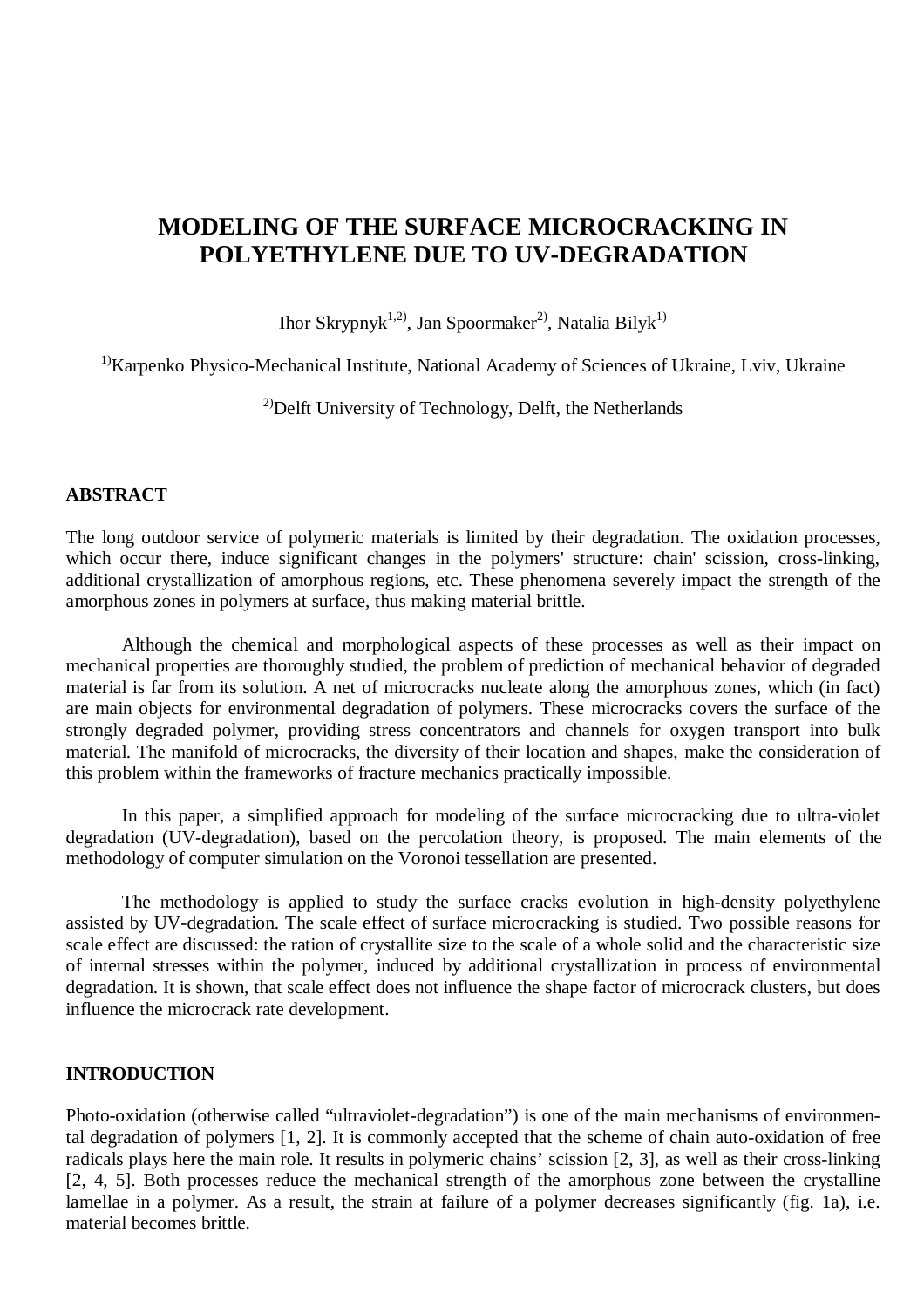The mechanical behavior of ultraviolet-degraded (UV-degraded) polymeric specimens and structural elements is also studied in details [6-9]. Since the auto-oxidation requires constant replenishment of oxygen in material from surface, the spatial distributions of solved oxygen (as well as of the products of oxidation



**Figure 1:** Strain failure, (a) and crystallinity  $X_c$  (weight fraction), (b) versus time of exposure to UVradiation for 0.2mm HDPE film. Strain at failure registered for tension rate  $3 \cdot 10^{-6}$  s<sup>-1</sup>, [10].

reactions) are formed. Thus, the near-surface regions in polymers are most subjected to the UV-degradation. As a results, the tests, performed on the degraded polymeric parts, report the mechanical behavior of composite material, which is brittle near surface and ductile in the bulk.

Special experimental methodology [8-11], based on the testing of microfilms, cut out of degraded polymer, is used to study the performance of uniformly degraded polymers on the mesoscale. Still, these data relate to the performance of the entire microfilm sample. At the same time, visual observations show that mechanical behavior of polymer at the surface is non-homogeneous also on the smaller scale: for the strongly degraded material a net of microcracks covers the surface, providing stress concentrators and channels for easy oxygen transport into bulk material. These microcracks initiate along the amorphous zones, which (in fact) are main objects for environmental degradation of polymers. There are two reasons for such localization: first, the crystalline lamellae are impenetrable for oxygen [1]; secondly, the chromophores, which are able to absorb sunlight, are displaced from crystallites during the crystallization [12] into amorphous region.

The fracture mechanics approach is not effective for prediction the behavior of these microcracks. The microcrack' net covers the whole surface. The microcracks are very shallow (0.2 … 0.4 mm). In addition, the layer, which is under the near-surface (cracked) region, is less degraded and, hence, much more ductile. Therefore, the propagation of microcracks into bulk material is restricted, until this layer will be adequately degraded, what is controlled by oxygen diffusion and kinetic constants of the chain autooxidation reaction.

In this paper, a simplified approach to modeling of the evolution of the surface microcracks' net, based on the percolation theory, is proposed.

## **SOME PHYSICO-CHEMICAL ASPECTS OF UV-ASSISTED CRACKING OF HDPE**

As mentioned before, environmental degradation of semi-crystalline polymers leads to embrittlement [8, 9] and surface cracking. Latter can occur even for the polymeric parts that are not mechanically loaded. According to the concept of critical deformation  $\varepsilon = \varepsilon$ , there should be some internal stresses in the near-surface region, which would result in the deformation that overcome the critical level  $\varepsilon_c$ , in order for a microcrack to initiate.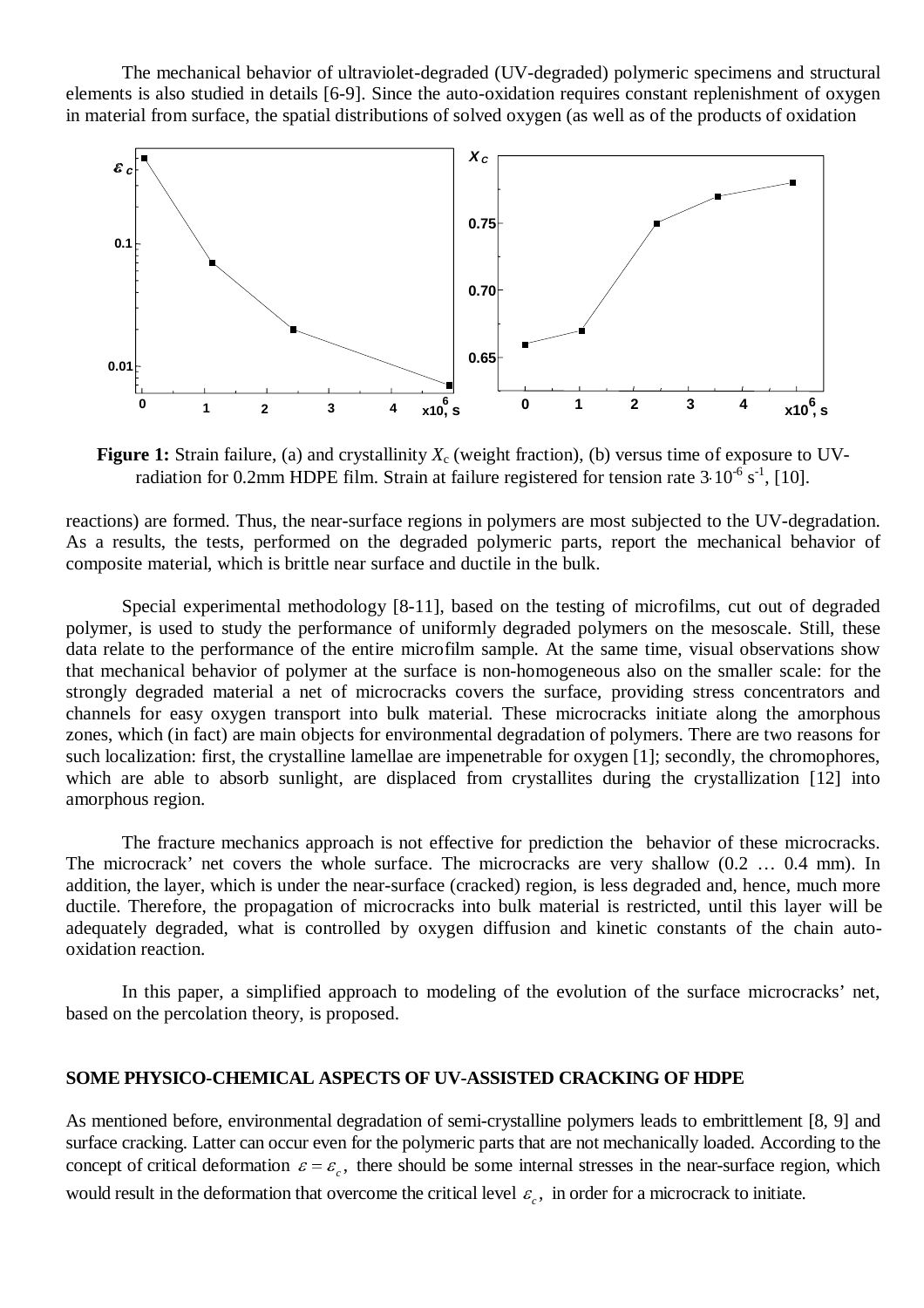There are two main reasons for internal stresses to appear: manufacturing process and weathering itself. Although the internal stresses, caused by manufacturing, create serious problem in everyday engineering practice, the problem can be solved, if the mould and cooling-down regime are designed properly. The environmentally induced internal stresses cannot be avoided, if the degradation process occurs. Therefore, here we consider the environmentally induced internal stresses as a driving force for surface cracking. The initiation of these internal stresses is due to change of polymer' crystallinity during the environmental degradation [9, 13]. The example of crystallinity' evolution in 0.2 mm HDPE film during UV-degradation test is presented in fig. 1b.

Since the density of HDPE crystalline phase  $(\rho_c=1.001 \cdot 10^{-6} \text{ g/m}^3)$  is higher, than that of amorphous phase ( $\rho_a$ =0.856·10<sup>6</sup> g/m<sup>3</sup>) [14], the crystallinity growth leads to rise of total density of degraded material, which can be calculated as follows [9]:

$$
\rho_{tot} = \frac{\rho_c \rho_a}{\rho_a X_c + \rho_c (1 - X_c)}.
$$
\n(1)

Assuming that the mass growth of polymeric material due to oxidation is small, the increase in density should lead to drop in volume of degraded polymer. Because, degraded material near the surface is tied with material in the bulk, which is much less degraded, there will be a growing difference in the volume of near-surface regions and bulk material. This phenomenon is often called as "shrinkage due weathering". Then, change in time of the first strain invariant for the near-surface layer can be written:

$$
\varepsilon_0(t) = \left[V_0 - V(t)\right]/V_0. \tag{2}
$$

Here  $V_0$  is the original volume (and the constant volume of bulk material, linked to considered part of surface);  $V(t)$  denotes the variation of volume of degraded surface layer due to shrinkage. The decrease in volume of near-surface material leads, therefore, to rise of stresses. Taking into account the above assumption about the stability of polymer mass during weathering and, that the volume of a whole part consists of volume of amorphous and crystalline parts, the eqn. (2) can be rewritten as follows:

$$
\varepsilon_{0}(t) = 1 - \frac{(1 - X_{c}(t)) \rho_{c} + X_{c}(t) \rho_{a}}{(1 - X_{c}(0)) \rho_{c} + X_{c}(0) \rho_{a}}.
$$
\n(3)

Increasing of the material' straining near the surface (due to weathering) and drop of critical strain at failure leads to local failure (local microcracking along the intercrystalline region), when the deformation criterion holds:  $\varepsilon_c(t_c) = \varepsilon_0(t_c)/3$ . From this condition the critical time  $t_c$ , when the surface would be covered by the net of microcracks, can be estimated.

On the other hand, the surface cracking does not occur at one moment: spatial distribution of the crystallinity in polymer leads to variation of internal stresses. The material, which initially features higher crystallinity, does not have potential for large crystallinity growth (because crystallinity cannot by higher than 1). Thus, the gained internal stresses (strains) also would be lower. Assuming proportional change in crystallinity of different parts of material, the local crystallinity of arbitrary part of near-surface layer can be presented:

$$
X_c(t) = X_c(0) + \frac{(1 - X_c(0))}{(1 - \bar{X}_c(0))} \left[ \bar{X}_c(t) - \bar{X}_c(0) \right].
$$
 (4)

These expressions create background for simulation of microcrack' net evolution.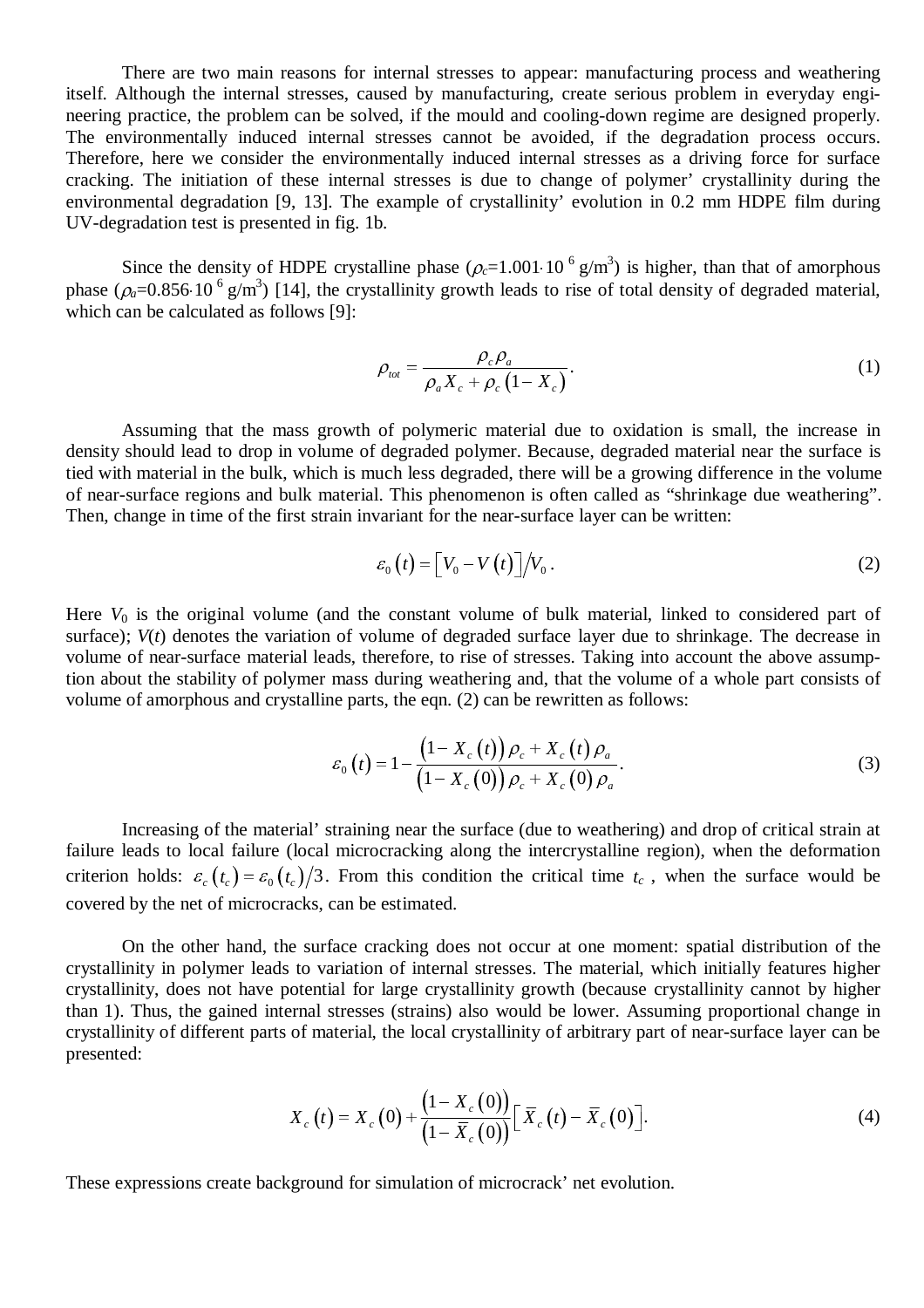## **ELEMENTS OF THE METHODOLOGY OF PERCOLATION SIMULATIONS**

Percolation theory [15, 16] is an interdisciplinary field of research that constitutes mathematical apparatus for the theory of critical phenomena and phase transitions [17]. It studies the properties of spatial lattices, which rise as the collective properties of its elements.

For percolation simulations of damage evolution the "possibility to fail" is assumed and assigned to every element in considered lattice. This property can be related (through the probability distribution) to a certain parameter of microstructure, the field of local stresses, or linked with a micromechanism of fracture. Using random numbers seed this "possibility to fail" is drawn for every element. In other words, an "elementary failure act" is drawn based on some information about microstructure and using random numbers seed. Next, clusters (i.e. sets of connected "failed" elements), their properties and evolution are to be monitored. In this way the percolation approach enables to model the effect of microstructure and fracture' micromechanism on the behavior of the solid as a whole. Further, the lattice is scanned for a "percolation cluster", which connects two opposite sides of the studied lattice. If such cluster forms, it means that the lattice (i.e. "the solid") is split by that cluster into two parts. The probability of formation of percolation cluster (and corresponding "percolation thresholds" of microstructural parameters etc.) is to be monitored.

In order to simulate the surface cracking of semi-crystalline polymer, the Voronoi tessellation (fig. 3) was chosen as the geometrical representation of the material surface. The principle of formation of this geometrical object is accordant to the principles, which constitute the formation a of polycrystalline solid.



**Figure 3:** The Voronoi tessellation' scheme.

From the methodological point of view the use of stochastic lattices (like the Voronoi tessellation) required review of certain methodological aspects of computer percolation simulations as well as remake of program codes. The stochastic character of both – studied lattices and percolation modeling itself implies numerous computer simulation tests. Thus, the computation time for the single simulation test becomes important. In order to cut it down, the methodology of programming was based on the operations on lists of variables (data). From this point of view, the monitored clusters could be treated as the lists of their elements with varying (increasing) length. Merging two clusters would mean merging (adding) the lists of their elements into one new list.

For speeding up these operations, the lists of "neighbor elements" for every element were created. Since the "neighborhood"-relation involves two elements, this stage of modeling requires  $\sim N^2$  operations for the stochastic lattice with the capacity of *N* elements. However, taking into account a simple fact, that the neighbor elements can't be located far away from each other (since they should have one common node), enable to decrease the amount of calculations considerably. Subdividing the studied Voronoi tessellation into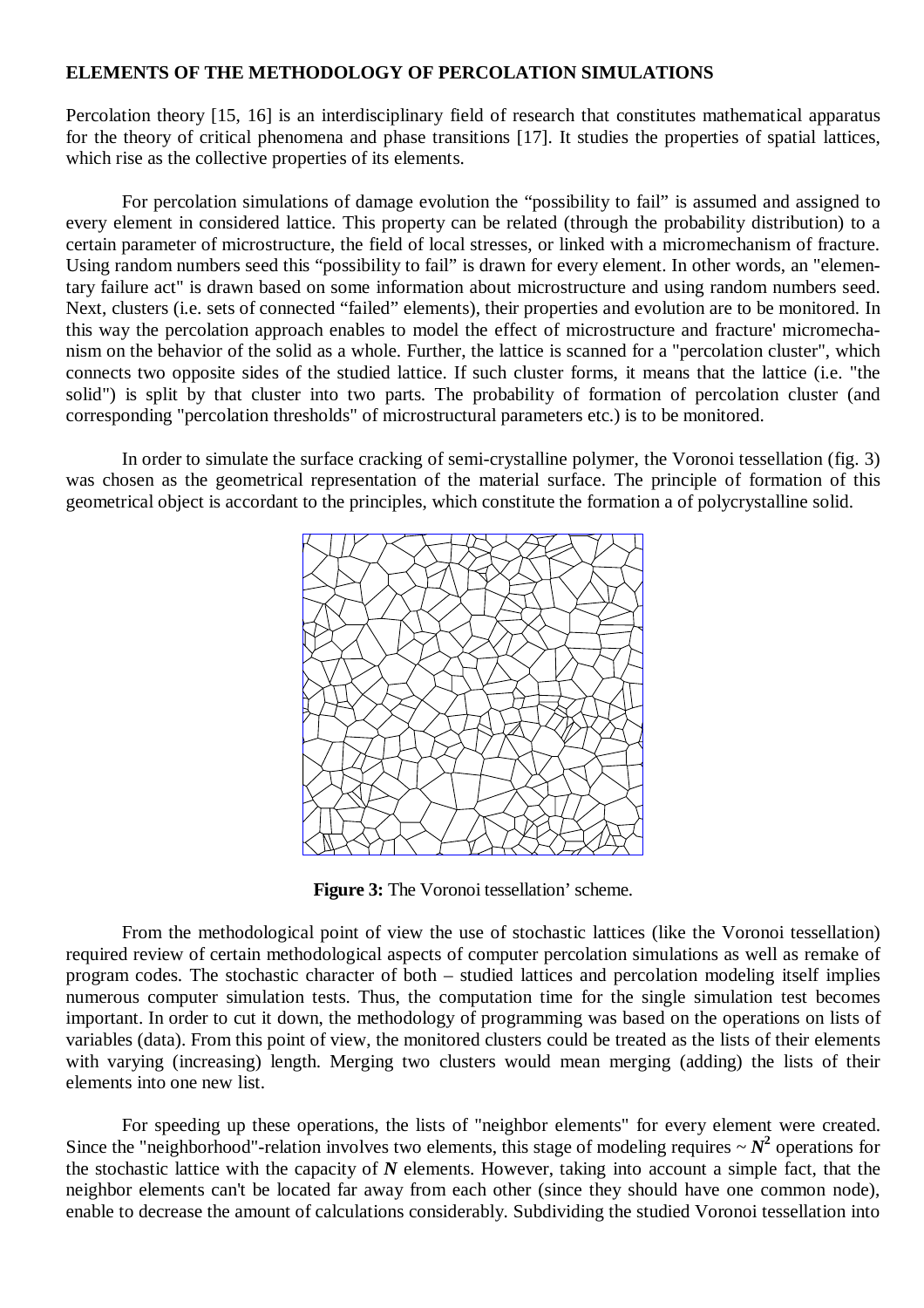*m* x *m* squares and searching for the neighbor for arbitrary element only within the square where this element is located allows to create the "neighbor lists" after  $\sim N + 0.5(N/m)^2$  operations (Table 1).

| Number of elements in tessellation   Traditional approach |           | Subdividing of the Voronoi tessellation by |       |       |         |  |
|-----------------------------------------------------------|-----------|--------------------------------------------|-------|-------|---------|--|
|                                                           |           | 10x10                                      | 30x30 | 50x50 | 100x100 |  |
| 1050                                                      | $170^{*}$ | $22^{(*)}$                                 |       |       |         |  |
| 4300                                                      | 1 550     | 130                                        | 87    |       |         |  |
| 12800                                                     | 12 700    |                                            | 390   | 369   |         |  |
| 62700                                                     | 272 000   |                                            |       |       | 5400    |  |
|                                                           |           |                                            |       |       |         |  |

L:**BLE 1.** COMPUTATION TIME FOR FORMATION OF "NEIGHBOR LISTS"

\*) Computation time for processor Pentium-II/233, given in seconds.

Further cut down of computation time can be reached if to account for the independence of "elementary failure acts". This allows to perform repeated computation tests for the same Voronoi tessellation by increasing gradually the probability of "possibility to fail" for arbitrary element. This enables to monitor clusters step-by-step, increasing their list of elements by those elements that fail during current simulation step. This approach is more efficient from the point of view of the time spent (Table 2) and it better reflects the process of damage evolution.

L:**BLE 2.** COMPUTATION TIME FOR THE SERIES OF 20 TESTS, PERFORMED ON PENTIUM-II/233

| Stage of simulation                                   | Single test approach, s    | Step-by-step modeling, s  |  |
|-------------------------------------------------------|----------------------------|---------------------------|--|
| Formation of the Voronoi tessellation (2000 elements) |                            | 90                        |  |
| First step of simulation                              |                            |                           |  |
| Subsequent steps                                      |                            |                           |  |
| Computation time for the complete series of 20 tests  | $20 \times (90+55) = 2900$ | $90+55+19 \times 4 = 221$ |  |

Since the size of the Voronoi tessellation (or, more precisely, number of facets in the tessellation) influences the results of percolation simulation (scale effect), it is worth to perform the simulation for a set of meshes of different size. Next, using specific extrapolation technique [16], the conclusions concerning the behavior of infinitely large lattices can be derived. In the other words, the scale effect, related to the geometric peculiarities of the studied object, can be distinguished [17, 18].

The fluctuations due to misfit, created by shrinkage of a single crystallite, diminishes on a certain distance, which not necessary is of the order of magnitude of crystallite. This distance is related to another linear scale  $\lambda$  of the internal stress-strain field, which describes "waves", created by interactions of neighbor crystallites. To estimate the scale  $\lambda$ , following scheme can be considered. A spherical rigid insertion of radius  $r_0$  is plugged into a void of spherical elastic solid of radius R, creating misfit  $\delta V$ . Then, the strains in radial direction are:

$$
\varepsilon_{rr} = \frac{\delta V}{4\pi r^3} \left( C \left( \frac{r}{R} \right)^3 - 2 \right) / \left( C \left( \frac{r_0}{R} \right)^3 + 1 \right) ; \qquad C = \frac{4G}{3K}.
$$
 (5)

Here *G* and *K* denote the shear and bulk moduli, correspondingly. The evaluation for the long-range characteristic scale  $\lambda$  can be obtained, while estimating the distance *r*, where the strains are decreased significantly<br>(for instance, consist  $\chi \varepsilon_r (r_0)$  with  $\chi = 0.01...0.05$ ). Simple transformations give:<br> $r = \left[ \chi (r_0^{-$ (for instance, consist  $\chi \varepsilon_r$  ( $r_0$ ) with  $\chi = 0.01...0.05$ ). Simple transformations give:

$$
r = \left[ \chi \left( r_0^{-3} - 0.5CR^{-3} \right) + 0.5CR^{-3} \right]^{-\frac{1}{3}}.
$$
 (6)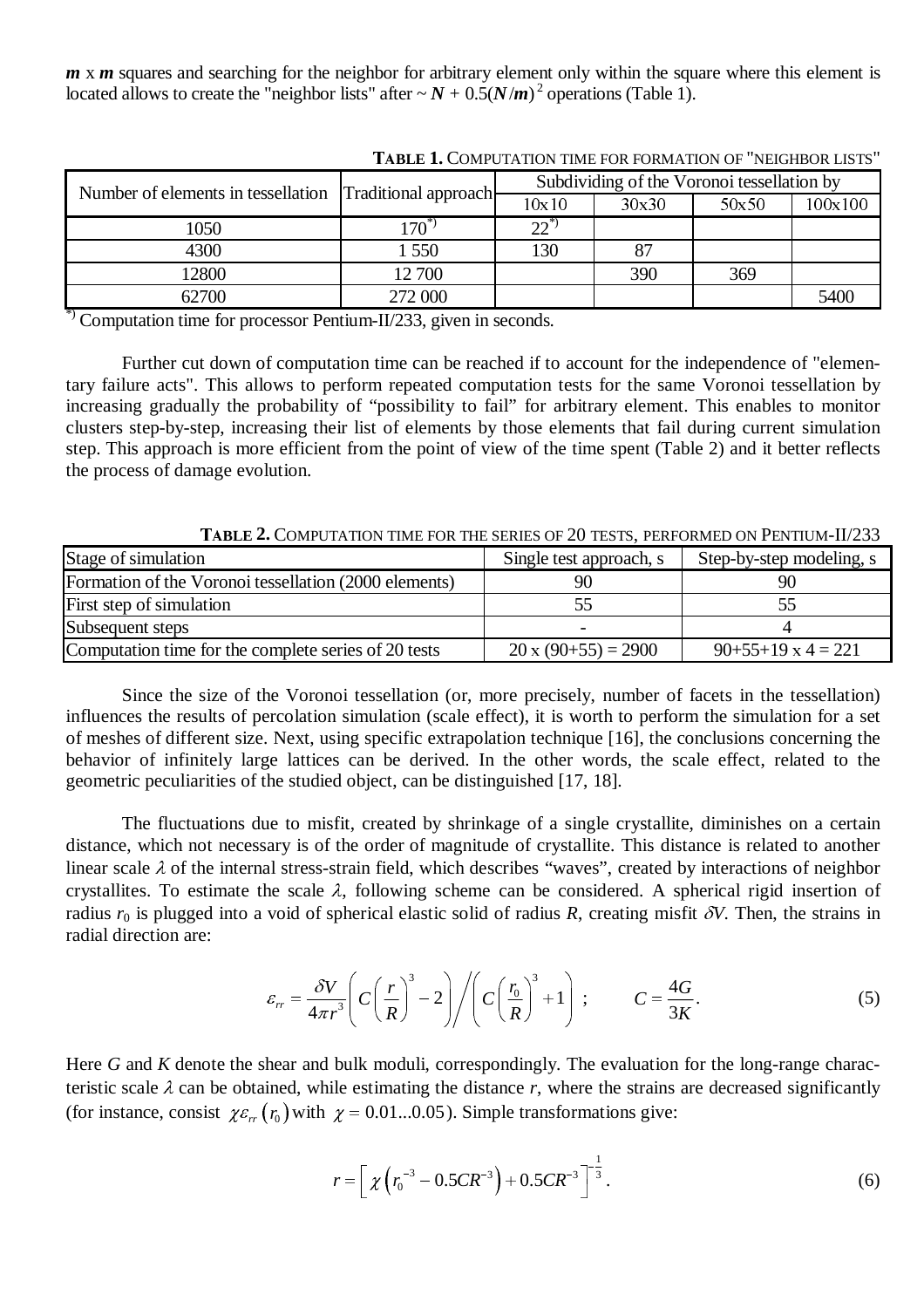For typical values  $R \sim 100...1000r_0$  (wall thickness of the plastic structural element) and  $C \approx 0.3478$ the expression (6) gives:  $\lambda \Big|_{\chi=0.01} \approx 4.6 r_0$ ;  $\lambda \Big|_{\chi=0.05} \approx 2.7 r_0$ .

The information on the long-range characteristic scale is useful for building simulation scheme. Crystallinity factor is the collective quality of the crystallites and can't be regarded to a single crystallite. On the other hand, regarding this factor to the whole solid would make no sense for percolation simulations. Therefore, the above estimated long-range scale  $\lambda$  serves as a characteristic range for calculation of the initial local crystallinity in material. Considering the region of  $\lambda x \lambda$ -size, the initial balance between amorphous and crystalline part can be written as follows:

$$
(\delta l_i)/\lambda^2 + X_{ci}(0) = (\delta \overline{l})/\lambda^2 + \overline{X}_c(0) = 1 , \qquad (7)
$$

where  $\bar{l}$  is the average length of amorphous zones over all  $\lambda x$   $\lambda$ -regions;  $l_i$  is the length of amorphous zones for *i* region and  $X_{ci}(0)$  denotes initial crystallinity for this region;  $\delta$  is the width of amorphous zone. Expelling  $\delta$  from the equations (7), one arrives:

$$
X_{ci}(0) = 1 - (1 - \bar{X}_{c}(0)) l_{i}/\bar{l} . \qquad (8)
$$

#### **MODELING AND RESULTS**

The following mesh' sizes were used for simulations in order to expel the influence of the tessellation size: 460; 1100; 4200; 12700 and 63000. Since the Voronoi tessellation contains certain probabilistic information, new Voronoi tessellation was generated for every computer simulation. All together 188 series of computer simulation were performed, each containing from 10 to 30 percolation tests (in this way 2590 records were accumulated for subsequent analysis).

Based on the data, accumulated, several parameters were monitored. Among others cluster capacity *Sj* (number of elements in an arbitrary *j*-cluster), *j*-cluster radius (also known as "radius of gyration" [16]):

$$
\mathfrak{R}_{j} = \frac{1}{S_{j}} \sum_{i} \left[ \left( Y_{i} - Y_{0} \right)^{2} - \left( X_{i} - X_{0} \right)^{2} \right]; \qquad Y_{0} = \frac{1}{S_{j}} \sum_{i} Y_{i}; \qquad X_{0} = \frac{1}{S_{j}} \sum_{i} X_{i}, \tag{9}
$$

can be mentioned. Here  $X_i$ ,  $Y_i$  are the coordinates of center of *i*-facet in cluster.



Fig. 4. Gradual formation of the percolation cluster in the Voronoi tessellation during the simulation of UVdegradation in HDPE.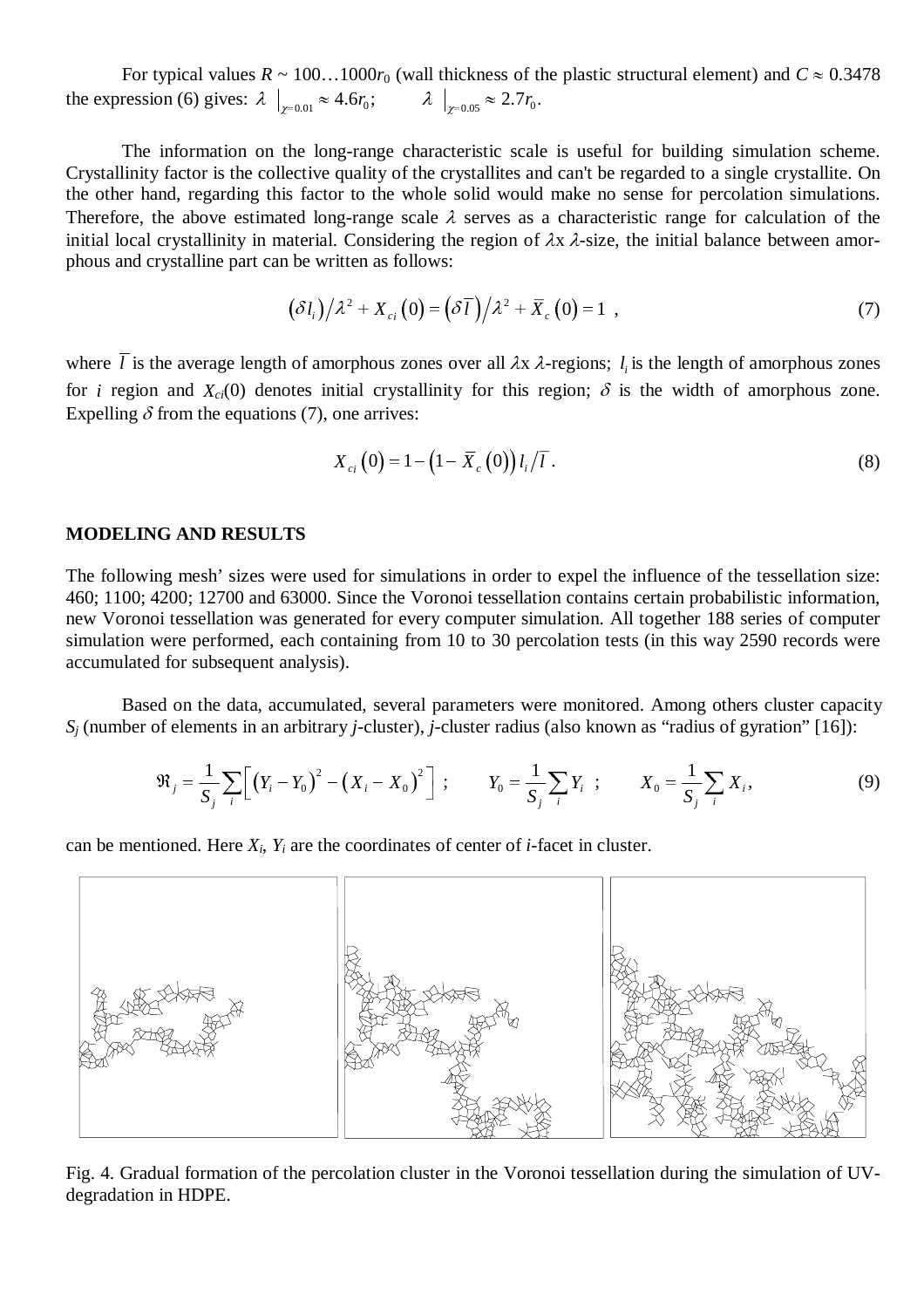Next, the distributions of number of clusters *ns* (of capacity *S*) were calculated for every simulation step, when data were collected. In addition the average cluster radius  $\Re_{s,i}$  for the clusters of certain capacity *S* were calculated:

$$
\mathfrak{R}_{s_i} = \frac{1}{n_{s_i}} \sum_j \mathfrak{R}_j \tag{10}
$$

The dependencies of the average cluster radius Eqn. (10) versus cluster capacity are plotted for several moments *ti* of simulation and different mesh capacities *L* on fig. 5. They can be fairly fitted by straight parallel lines in log-log coordinates. Only for small clusters' these dependencies deviate from straight lines. However, the regular character of all deviations indicates, that these fluctuations are related to the long-scale effect of crystallinity. Thus, the diversity of generated cluster forms and Voronoi tessellations does not impact the  $(\Re_s \sim S_i)$  dependency: while growing, the clusters "develop" according one tendency. The two sets of  $(\Re_s \sim S_i)$  dependency for different time moments, but the same mesh capacity *L*, coincide. The  $(\Re_s \sim S_i)$  dependencies for different *L* do not much, but for large *S* can be presented by single relation:

$$
\mathfrak{R}_s \left( S, L \right) \approx F \left( L \right) S^{\alpha}; \ \alpha \sim 1. \tag{11}
$$

Unlike this, the evolution dependencies for cluster size in time (Fig. 6) for simulations with different mesh capacity *L* have even more sophisticated character. They look very much like the dependencies for percolation probabilities, presented in [18].

Therefore, it can be summarized, that growth rate  $\hat{\mathfrak{R}}_s$  of the surface microcracking due to UVdegradation features strong scale effect. This conclusion is concordant with the well know fact, that the kinetic of small cracks cannot be described within the linear elastic fracture mechanics and depends on the scale of the solid, which contains small cracks.



*S* **10** mesh of cap.460 mesh of cap.1100  $\Delta$ mesh of cap.4200 mesh of cap.12700  $\triangledown$ **1** mesh of cap.63000  $x10,6$  s **<sup>10</sup><sup>3</sup>** <sup>S</sup> **2.7 2.8 <sup>6</sup>**

Fig. 5. Dependencies of averaged cluster radius  $\mathcal{R}_{\rm g}$  vs. cluster capacity *S* for different sizes of Voronoi tessellation,  $\lambda = 3$ .

Fig. 6. Evolution of averaged cluster capacity  $\overline{S}$ in time for the simulations with meshes of different size.

#### **REFERENCES**

- 1. Garton A., Carlsson D.J., Wiles D.M. (1980) In: *Developments in polymer photochemistry,* Vol. 1, Chapter 4. – N.S. Allen (Ed.) – London: Appl. Sci. Publ.
- 2. Vink P. (1983) In: *Degradation and stabilization of polyolefins*, Chapter 5. N.S. Allen (Ed.) London: Appl. Sci. Publ.